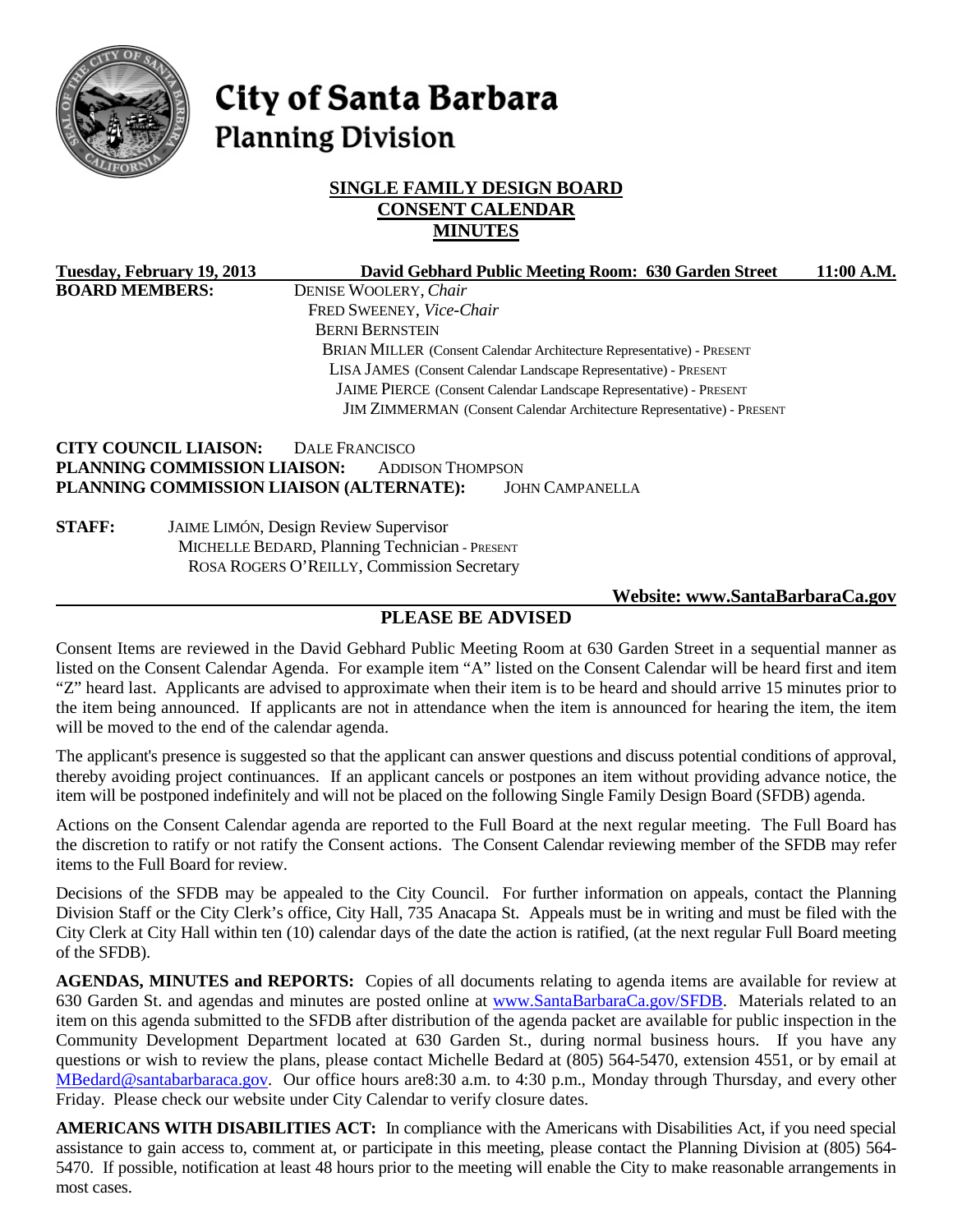**NOTICE:** On February 14, 2013, the Agenda was duly posted on the indoor and outdoor bulletin boards at the Community Development Department, 630 Garden Street, and online at www.SantaBarbaraCa.gov/SFDB.

**PUBLIC COMMENT:** Any member of the public may address the Single Family Design Board Consent Representative for up to two minutes on any subject within their jurisdiction that is not scheduled for a public discussion before the Board.

# **FINAL REVIEW**

#### **A. 464 YANKEE FARM RD A-1/SD-3 Zone**

Assessor's Parcel Number: 047-030-017 Application Number: MST2013-00028 Owner: Margaret & Robert Niehaus Revocable Trust Architect: Angie Huff

(Proposal to construct a 325 square foot one-story addition to an existing 3,175 square foot one-story single-family residence with an attached 612 square foot two-car garage. The proposal includes a small interior remodel and minor exterior facade alterations to the existing residence. An existing detached 281 square foot accessory structure will remain. The proposal will result in a total project development of 4,393 square feet located on a 1.25 acre parcel in the Hillside Design District and in the nonappealable jurisdiction of the Coastal Zone. The proposal will address violations identified in ENF2012-00589.)

# **(Final Approval requested.)**

A letter of concern from Lori Rafferty was reviewed. The Board found that the proposal does not warrant changes to the existing site landscaping. The enforcement case (ENF2012-00589) will be abated by the removal of the work in the public right of way.

# **Final Approval as submitted.**

The ten-day appeal period was announced from the date of approval ratification of these minutes by the Board on Monday, February 25, 2013.

# **FINAL REVIEW**

# **B. 1656 LAS CANOAS RD A-1 Zone**

| Assessor's Parcel Number:  |  | 021-072-010   |                                |
|----------------------------|--|---------------|--------------------------------|
| <b>Application Number:</b> |  |               | MST2013-00055                  |
| Owner:                     |  |               | <b>Jeff Frank Living Trust</b> |
| Architect:                 |  | Robert Pester |                                |
|                            |  |               |                                |

(Proposal to pave existing service driveway with permeable interlocking pavers and construct new wood driveway gate with stone pilasters and new CMU screen wall around the existing pool equipment area.)

# **(Final Approval requested.)**

# **Final Approval as submitted.**

The ten-day appeal period was announced from the date of approval ratification of these minutes by the Board on Monday, February 25, 2013.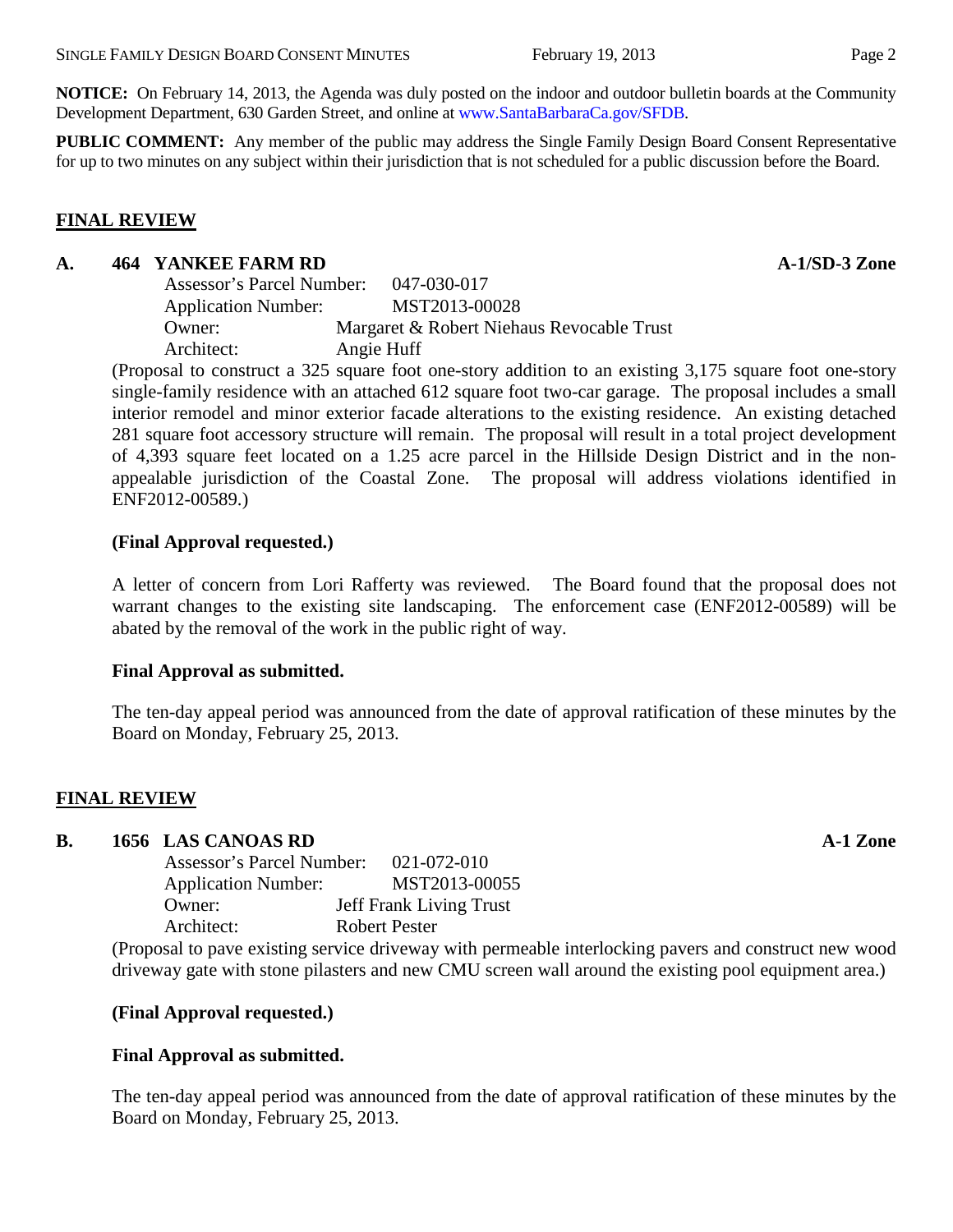# **REVIEW AFTER FINAL**

#### **C. 163 LA JOLLA DR E-3/SD-3 Zone**

| Assessor's Parcel Number:  | 041-362-004              |
|----------------------------|--------------------------|
| <b>Application Number:</b> | MST2008-00515            |
| Owner:                     | Chevy Lane Holdings, LLC |
| Architect:                 | Peter Becker             |

(Revised project for alterations to the existing 1,265 square foot one-story single-family residence with an attached 411 square foot two-car garage located on a 23,522 square foot lot in the Hillside Design District and within the appealable jurisdiction of the Coastal Zone. The revised proposal eliminates the previously approved 914 square foot one-story addition. The proposed alterations include a 15 square foot one-story addition for a laundry closet, alterations to the roof forms which including adding dormer roofs at the dining and living rooms and raising the ceiling height in the living room, replace all doors and windows with new, and a new asphalt shake roof. Other site alterations include a new 6-foot tall wood fence along the front yard of the property, a new flagstone pedestrian pathway, landscaping alterations, and a change to the driveway configuration. A portion of the new driveway, the new 42-inch tall pillars, and landscaping alterations are proposed to be located on the adjacent vacant property at 157 La Jolla Dr., which is owned by the same owner as 163 La Jolla Dr.)

# **(Review After Final of revised project continued. Action may be taken if sufficient information is provided.)**

**Approved as submitted of the Review After Final.**

# **CONTINUED ITEM**

# **D. 157 LA JOLLA DR E-3/SD-3 Zone**

| <b>Assessor's Parcel Number:</b> | 041-362-005              |
|----------------------------------|--------------------------|
| <b>Application Number:</b>       | MST2013-00044            |
| Owner:                           | 157 La Jolla, LLC        |
| Architect:                       | Peter Becker Architect   |
| Agent:                           | Trish Allen, SEPPS, Inc. |

(Proposal for a new driveway and turnaround, a new 42-inch single track gate and pillars, a new 6-foot tall wood fence, and site landscaping on an existing vacant 25,000 square foot parcel in the Hillside Design District and within the appealable jurisdiction of the Coastal Zone. The proposed driveway would provide access to the existing single-family residence at 163 La Jolla Drive.)

# **(Second Concept Review. Action may be taken if sufficient information is provided.)**

# **Project Design Approval and Final Approval as submitted with the finding that the Neighborhood Preservation Ordinance criteria have been met as stated in Subsection 22.69.050 of the City of Santa Barbara Municipal Code:**

The ten-day appeal period was announced from the date of approval ratification of these minutes by the Board on Monday, February 25, 2013.